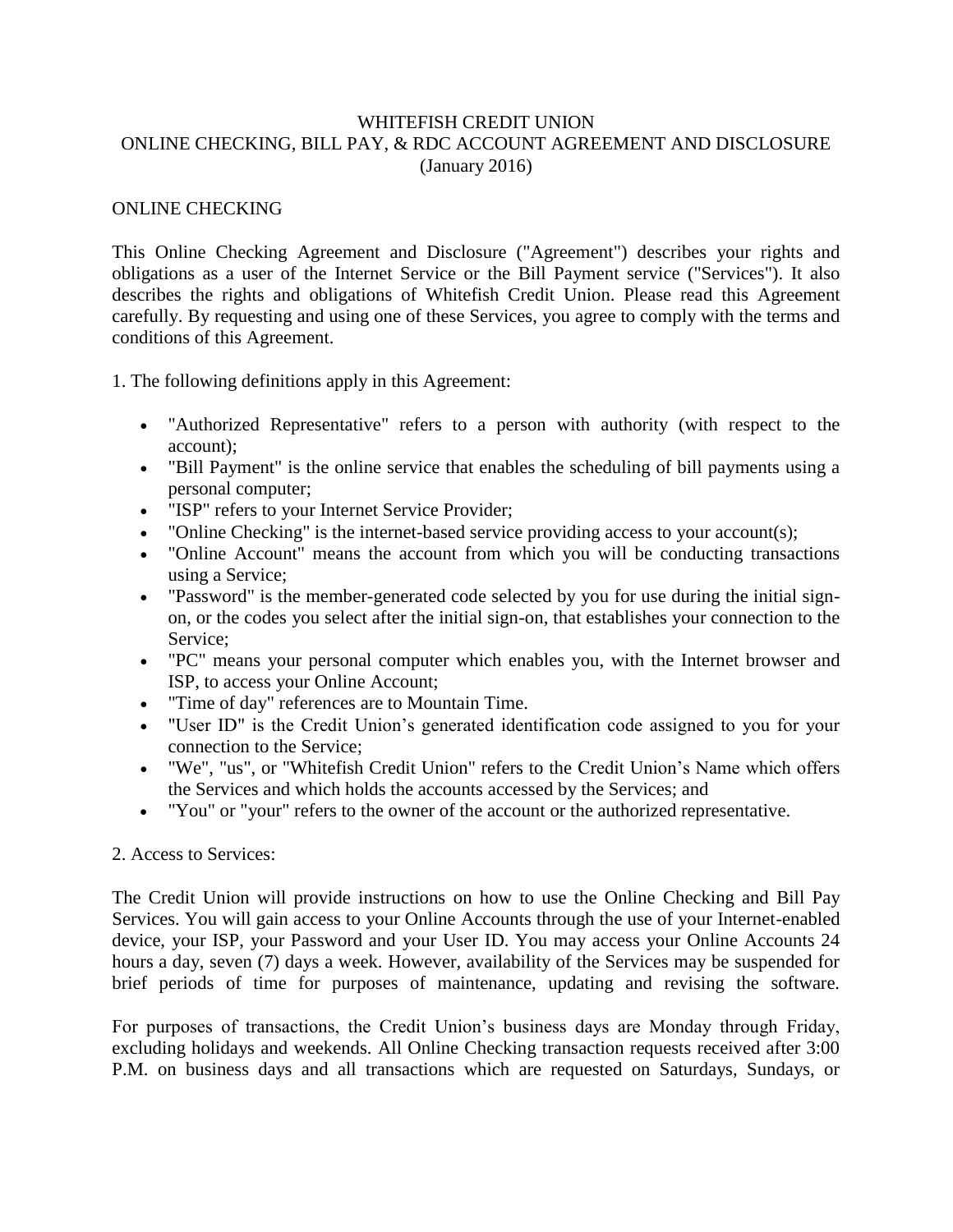holidays on which the Credit Union chooses to remain closed, will be processed on the Credit Union's next business day. The Credit Union's business day begins at 8:00 A.M.

3. Transactions with Online Checking:

- Account Access: You may access an unlimited number of share accounts online.
- Transfer of Funds: In addition to viewing account information, you may use Online Checking to conduct the transfer of funds. You may make one-time transfers or schedule future or recurring transfers such as transfers to make loan payments. You may transfer funds among your accounts.
- NOTE: Because regulations require the Credit Union to limit preauthorized transfers (including Internet Banking transfers), the following limitations apply:
- Share Saving Accounts: TRANSACTION LIMITATIONS. You may make no more than six transfers from this account to another account or to third parties by preauthorized, automatic transfers, Internet Banking Transfers, or telephone transfer per month.

# 4. Additional Services:

New services may be introduced for Online Checking from time to time. The Credit Union will notify you of the existence of these new services. By using these services when they become available, you agree to be bound by the rules that will be made available to you concerning these services.

5. Use of Your Security Password:

You are responsible for keeping your password and Online Account information confidential. In order to protect yourself against fraud, you should adhere to the following guidelines:

- Do not give out your account information, Password, or User ID;
- Do not leave your PC unattended while you are in the Credit Union's online checking site;
- Never leave your account information within range of others; and
- Do not send privileged account information (account number, Password, etc.) in any public or general e-mail system

If you believe your password has been lost or stolen, or if you suspect any fraudulent activity on your account, call the Credit Union Immediately 406-862-3525 between the hours of 8:30 A.M. to 5:00 P.M., Monday through Friday. Telephoning the Credit Union is the best way of minimizing your losses and liability. If you need to change your password use the password change feature within the Online Checking section of the website.

6. Electronic Mail (E-mail):

If you send the Credit Union an e-mail message, the Credit Union will be deemed to have received it on the following business day. You should not rely on e-mail if you need to report an unauthorized transaction from one of your accounts or if you need to stop a payment that is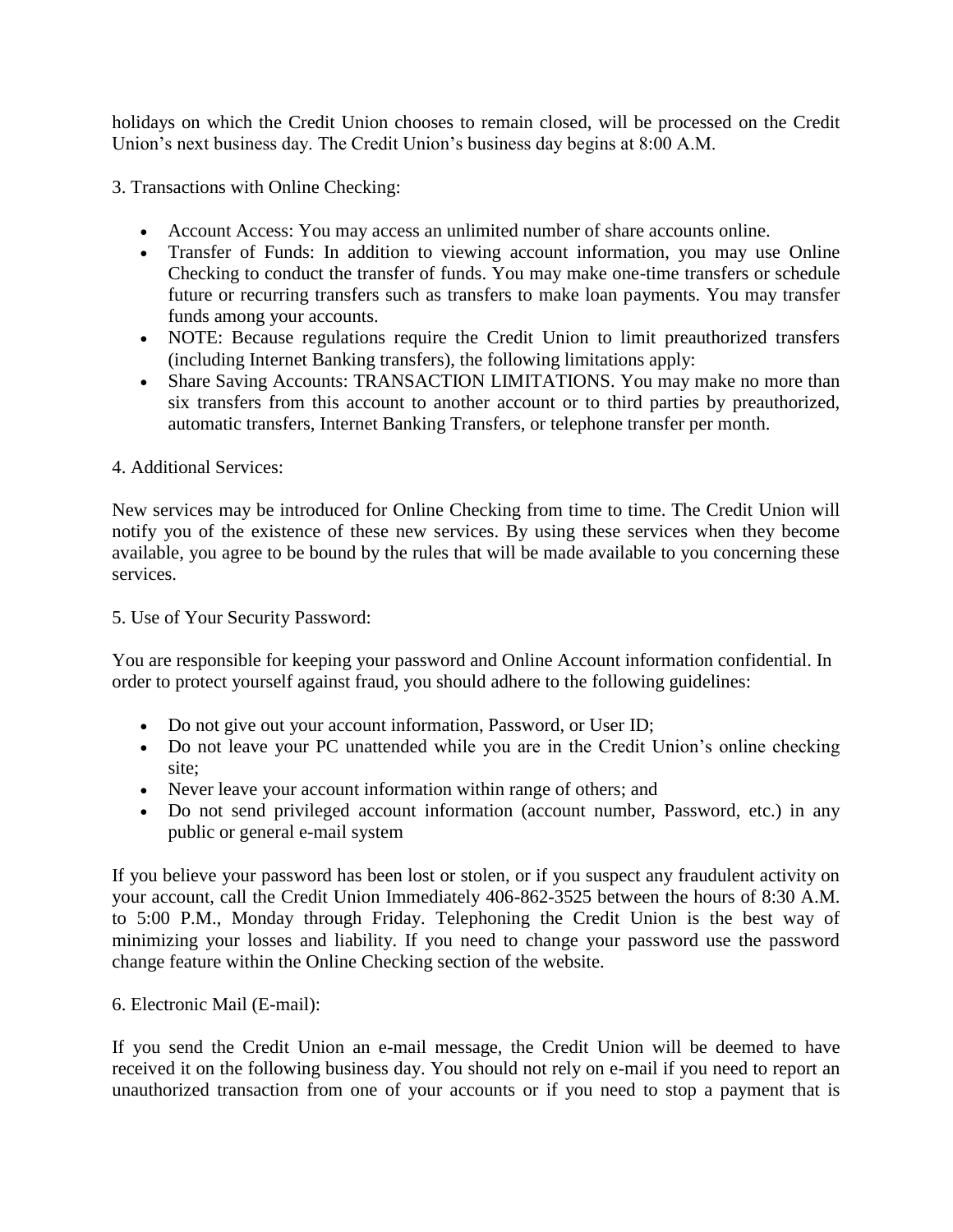scheduled to occur.

7. Linked Accounts:

We do not link members accounts however some exceptions may apply.

8. Business Accounts:

- If you are a business, any authorized user of your business is authorized on such terms, conditions, and agreements as we may require to:
- Enter into this Agreement, as amended from time to time;
- Access each account of yours in any manner and for any purpose available through the Service, whether now available or available at some time in the future; and
- Use any Online Checking Service in any manner and for any purpose available through the Service, whether now available or available at some time in the future.

9. Term and Termination:

A. Term: This Agreement will become effective on the date of acceptance of this agreement and shall remain in full force and effect until termination in accordance with the following provisions.

B. Termination for Cause: We may immediately terminate your electronic banking privileges (including the Bill Pay Service) without notice to you under the following circumstances:

- You do not pay any fee required by this Agreement when due o
- You do not comply with the agreement governing your deposit or loan accounts or your accounts are not maintained in good standing.

You may be notified if we terminate this Agreement or your use of the Services for any other reason.

10. Termination for Convenience:

To terminate this Agreement, you must notify the Credit Union and provide your name, address, the Service(s) you are discontinuing, and the termination date of the Service(s). When Bill Payment is terminated, any prescheduled bill payments made through Online Checking will also be terminated. Your final charge for the Bill Payment service will be assessed at the end of your statement cycle. You may notify the Credit Union by one of the following methods:

- By sending an e-mail to info@whitefishcu.com or eft@whitefishcu.com or calling 406- 862-3525
- By writing a letter and either sending it to the following address: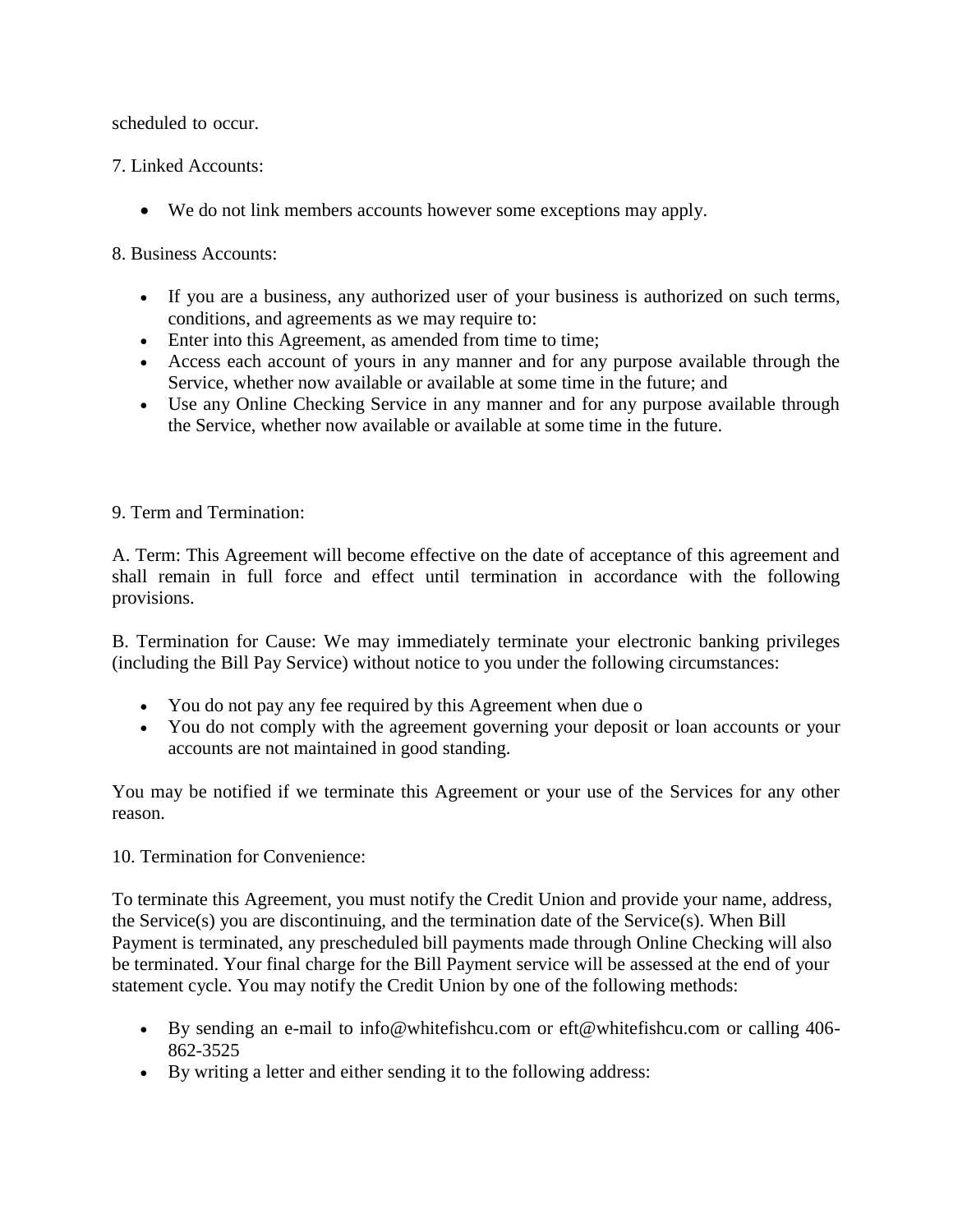Whitefish Credit Union P.O. Box 37 Whitefish, Montana 59937

Or giving it to a Member Service Representative at any of the Credit Union's locations.

The Credit Union is not responsible for any electronic virus or viruses that you may encounter. We suggest that you routinely scan your PC using a virus protection product. An undetected virus may corrupt and destroy your programs, files, and your hardware.

Governing Law: This Agreement is governed by the laws of the State of Montana and applicable law.

## BILL PAY

Whitefish Credit Union offers its Bill Payer Service to allow you to pay or transfer funds to designated payee(s) in connection with its Online Checking Service. You may authorize new payment instructions or edit previously authorized payment instructions for bill payment that are either periodic or non-recurring (i.e. payments on merchant charge accounts that vary in amount) or automatic and recurring (i.e. fixed mortgage payments). The terms and conditions of this Agreement are in addition to the Account agreements, disclosures and other documents in effect from time to time governing your Account.

Whitefish Credit Union utilizes the services of a third-party vendor to provide this service to you. You authorize and agree to our use of the services of third party vendors, and our disclosure of any and all information, including non-public personal information and personally identifiable financial information when we deem such disclosure to be necessary or appropriate to initiate, complete, or facilitate any transaction you order us or our agents to make. You further acknowledge and agree that the terms of this Agreement also apply to your relationship with any vendors we use in providing these services, as may be changed from time to time at our sole discretion.

When you transmit a bill payment instruction to us, you authorize us to transfer funds to make the bill payment transaction from the account you designate. Whitefish Credit Union will not process any bill payment transfer if the required transaction information is incomplete. If there are insufficient funds in your account to make the bill payment request, we will not pay the bill on the date you scheduled it to be paid. Whitefish Credit Upon reserves the right to refuse to process payment instructions that reasonably appear to the Credit Union to be fraudulent or erroneous.

It is your responsibility to schedule your bill payments in such a manner that your obligations will be paid on time. You should instruct the Bill Payer Service to pay your bills at least five (5) business days before they are due. Payments will be sent either electronically or by check. You are responsible for any late payments or finance charges that may be imposed as a result of your failure to transmit a timely payment authorization. Our processing dates are Monday through Friday. Whitefish Credit Union will withdraw the designated funds from your account for the bill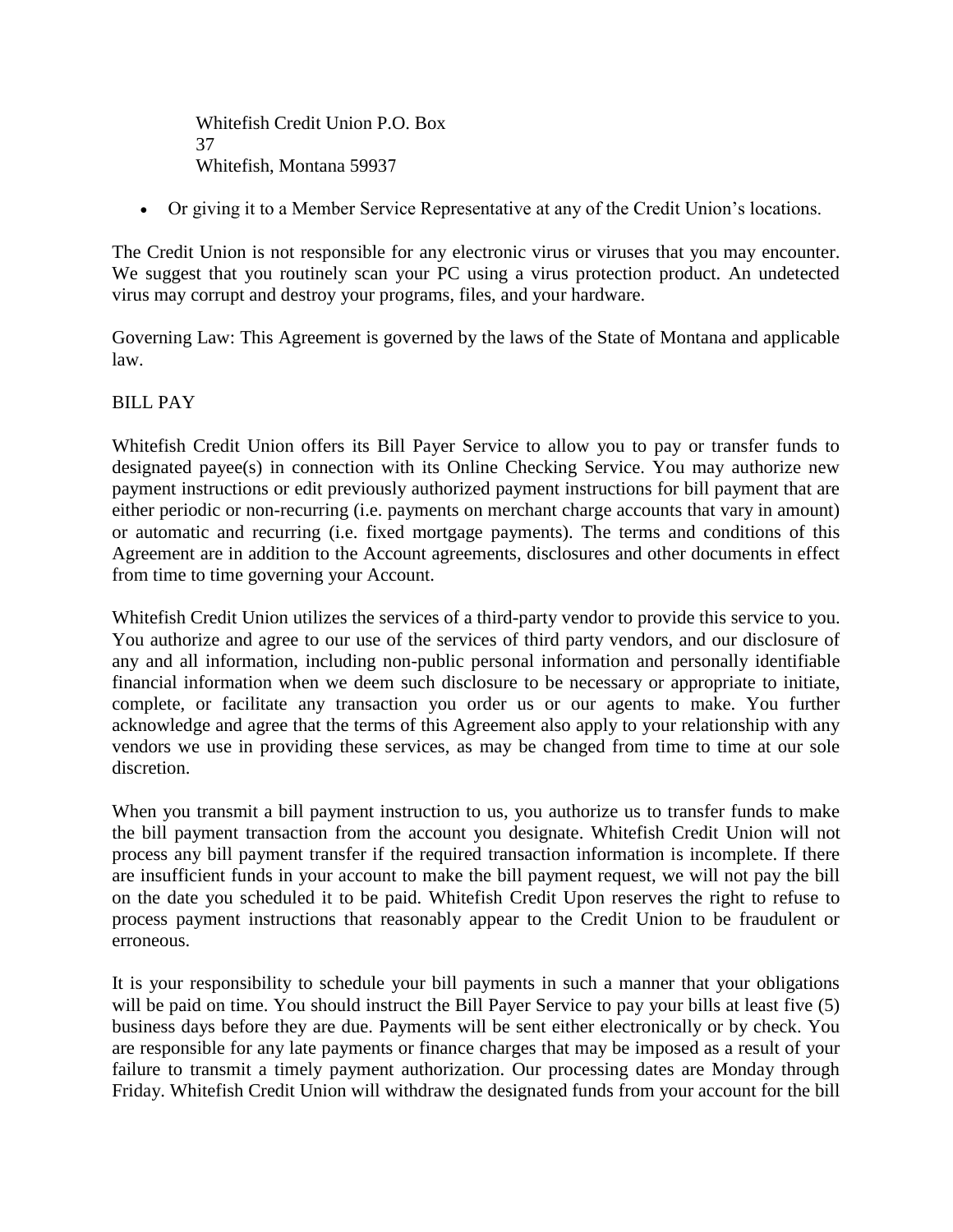payment transfer by 4:30 pm on the date your schedule for payment except Saturdays, Sundays, and holidays. Bills that are selected to be paid after 2:30 p.m. will be debited from your account the following afternoon for the next business day. The service will process your payment within three (3) business days from the date you schedule your payment.

For all subsequent payments, you agree to allow at least four (4) to ten (10) business days between the date you schedule a payment to be initiated and the payment due date (that is, the due date shown on your invoice or provided in your agreement with the payee, not taking into account any applicable grace period). If the payment is an Automatic Clearing House (ACH) electronic payment, it will take up to four (4) business days to reach the payee. However, if the company or person that you are paying cannot accept an electronic payment, the Bill Pay Service will send a check that may take up to ten  $(10)$  business days. If you do not follow these time frames, you will be fully responsible for all late fees, finance charges or other actions taken by the payee. If you schedule your payment and follow all instructions provided, but the payment is not received by the payee in a timely manner, the Credit Union will work with the payee on your behalf to reverse any late fees or charges.

You may cancel or stop bill payments under certain circumstances. If you discover an error in or want to change a payment instruction (i.e. payment date or payment amount) for a payment you have already scheduled for transmission through the Bill Payer Service, you may electronically edit or cancel your payment request through the Bill Payer Service before the date you have scheduled for payment. If you request is not timely entered, you will be responsible for the payment. If you wish to place an oral stop payment on a payment transaction, not using the online Checking, Whitefish Credit Union must receive your oral request at least three (3) business days before the next payment is scheduled to be made. You may call Whitefish Credit Union to request a stop payment, if you make your stop payment request by telephone, Whitefish Credit Union will require you to confirm your stop payment request in writing within 14 days after the call.

Stop Payment requests will be accepted only if Whitefish Credit Union has a reasonable opportunity to act on such a stop payment order. NO STOP PAYMENTS WILL BE ACCEPTED BY THE SERVICE FOR ACH ITEMS. If a payment was made by check and it has not yet cleared, we can attempt to place a stop payment on that check (see current Whitefish Credit Union Service Fee Schedule for Stop Payment fees).

The Service and Whitefish Credit Union will use their best efforts to make all payments properly. However, the Service and/or Whitefish Credit Union shall incur no liability if they are unable to complete any payments initiated by you through the Bill Payer Service because of the existence of any one or more of the following circumstances:

- If, through no fault of the Service and/or Whitefish Credit Union, your checking account does not contain sufficient funds to complete the payment.
- If the estimated time to allow for deliver to the Payee is inaccurate.
- If the Service is not working properly and you have been advised by the Service about the malfunction before you execute the transaction.
- If the Payee mishandles or delays a payment sent by the Service.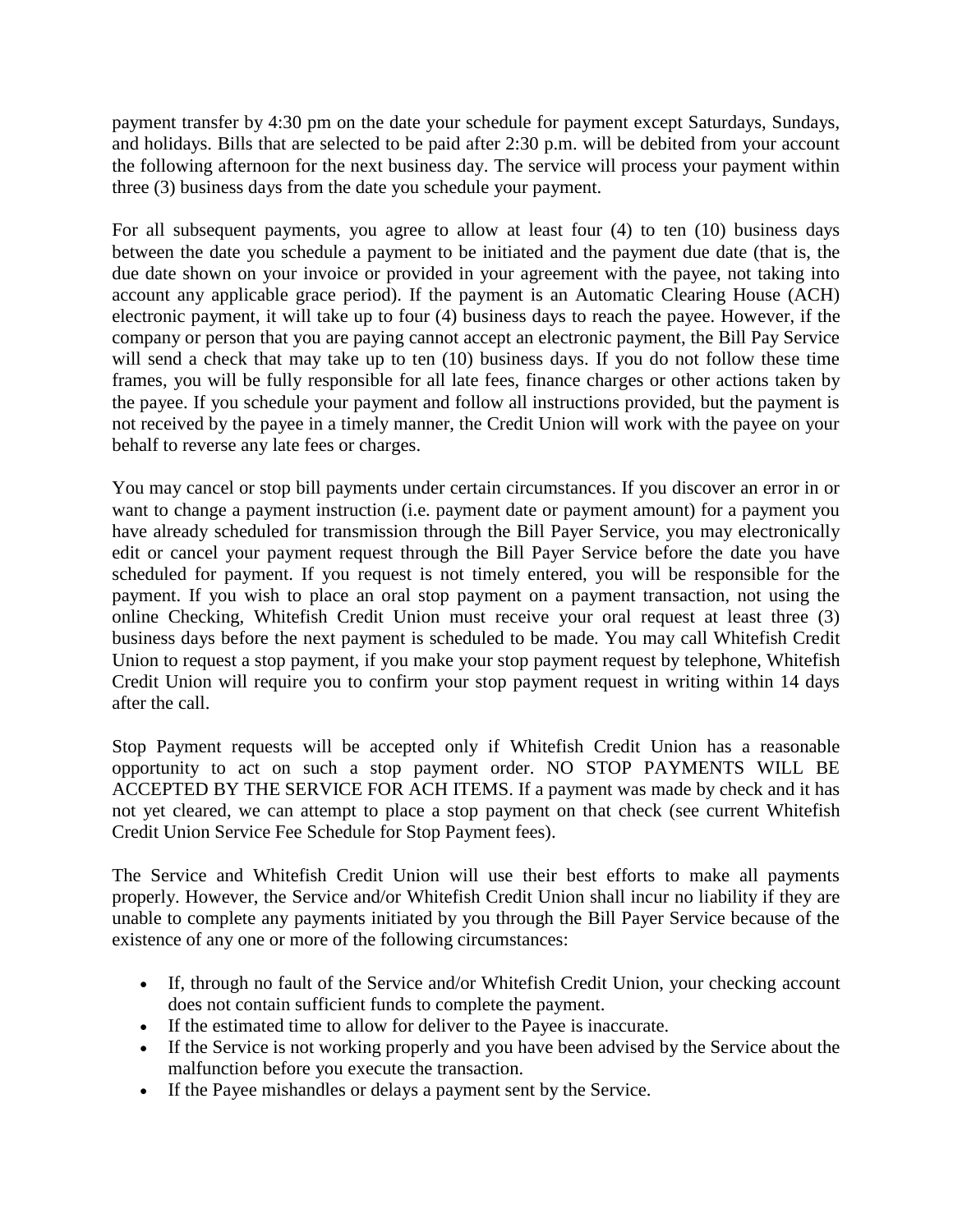- If you provide incomplete or incorrect payee information, changes of Payee addresses or account numbers for those Payees to whom you wish direct payment.
- If circumstances beyond the Service's and or Whitefish Credit Union's control (such as, but not limited to fire, flood, or interference from an outside force) prevent the proper Execution of the transaction and the Service and Whitefish Credit Union have taken reasonable precautions to avoid those circumstances.

You agree to the Bill payer Service Fee Schedule, as described in the sign up process. We reserve the right to change the fees with 30 day notice. All payments made through the online Bill Payer Service must be payable in U.S. dollars. All Charges are subject to change.

In case of errors or you wish to cancel the Service, please contact us at:

- $\bullet$  iPay: 1-888-812-2417
- Whitefish Credit Union: 406-862-3525

Bill payments are processed by Electronic Funds Transfers (EFT). Please see the Electronic Fund Transfers Disclosure Statement you received when you opened your account, which discloses important information concerning your rights and obligations.

General Terms and Condition:

- Credit Union Agreement: In addition to this Agreement, you and the Credit Union agree to be bound by and comply with the requirements of the agreements applicable to each of your Online Accounts. Your use of the Online Checking Service or the Bill Payment Service is your acknowledgement that you have received these agreements and intend to be bound by them. In addition, at the time of account opening you were provided disclosures and fee schedules pertaining to your account. You should review this information or you may request duplicate copies of these items. Furthermore, any fees that are associated with a service will be disclosed at the time of executing the transaction, these fees will be deducted from the account at time of service.
- Changes and Modifications: The Credit Union may modify the terms and conditions applicable to the Services from time to time. We may send any notice to you via e-mail and you will have to be deemed to have received it three days after it is sent. The revised terms and conditions shall be effective at the earliest date allowed by applicable law. We reserve the right to terminate this Agreement and your use of the Services in whole or in part at any time without prior notice.
- Assignment: We may assign this Agreement to an affiliate of the Credit Union or any successor in interest in the event of a merger, reorganization, change of control, acquisition or sale of all or substantially all assets of the business to which this Agreement is related without the other party's prior written consent.
- Notices: Unless otherwise required by applicable law, any notice or written communication given pursuant to this Agreement may be sent to you electronically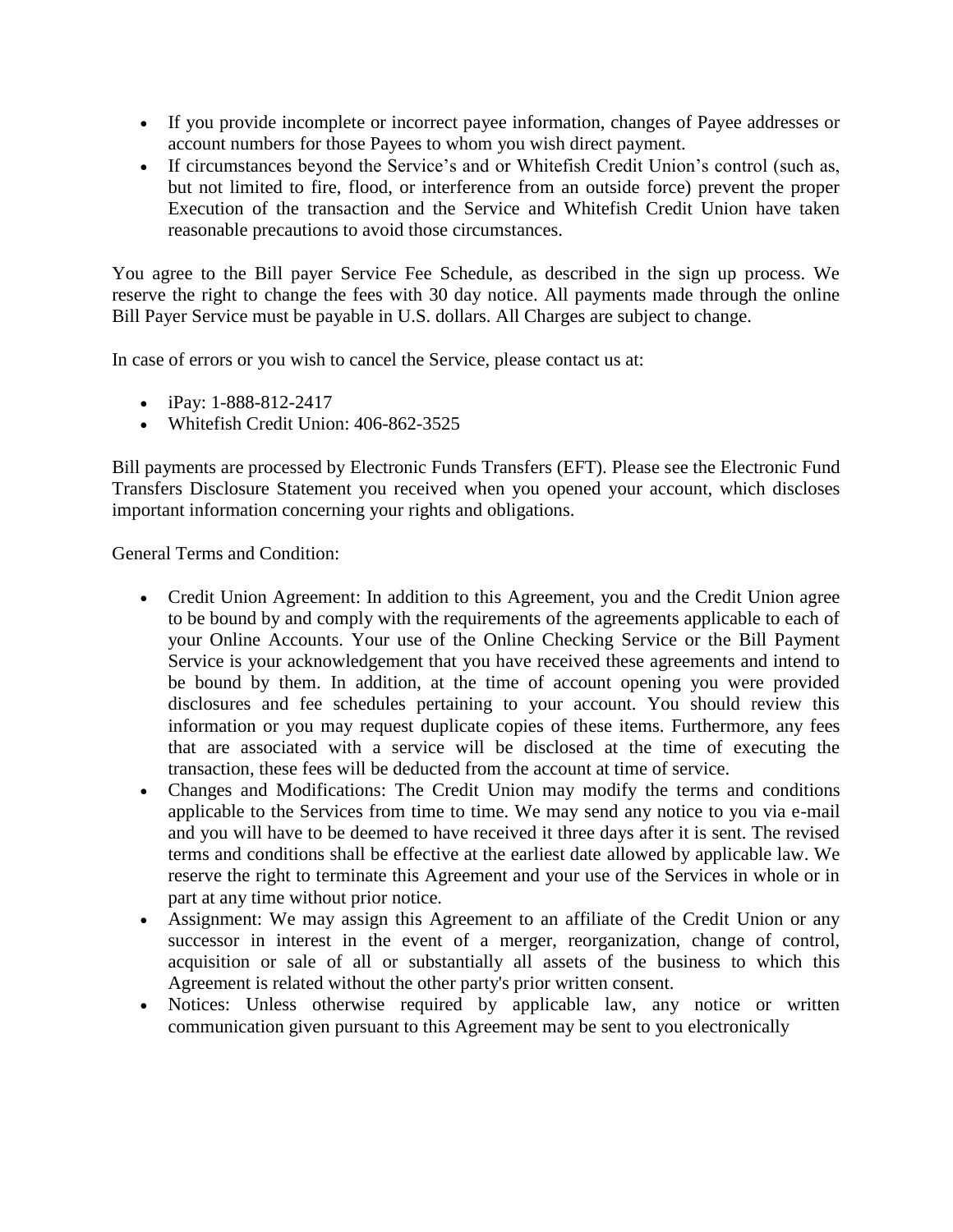# IN NO EVENT SHALL WE HAVE ANY LIABILITY TO YOU OR ANY THIRD PARTY FOR ANY INDIRECT, SPECIAL OR CONSEQUENTIAL DAMAGES RESULTING FROM OR ARISING OUT OF THIS AGREEMENT.

MOBILE DEPOSIT SERVICES DISCLOSURE AND AGREEMENT (Remote Deposit Capture)

In this Disclosure and Agreement, the words "I," "me," "my," "us" and "our" mean the member that applied for and/or uses any of the Remote Deposit Capture Services (the "Services") described in this Disclosure and Agreement. The words "you," "your," and "yours" mean Whitefish Credit Union (WCU). My Application for use of the Remote Deposit Capture Services, your notification of approval of my application.

Use of the Services: Following receipt of your notification approving my use of the Services, I am authorized by you to remotely deposit paper checks I receive to my account with you (the "Account") by electronically transmitting a digital image of the paper checks to you for deposit. My use of the Services constitutes my acceptance of the terms and conditions of this Disclosure and Agreement. Upon receipt of the digital image, you will review the image for acceptability. I understand and agree that receipt of an image does not occur until after you notify me of receipt of the image. I understand that, in the event I receive a notification from you confirming receipt of an image, such notification does not mean that the image contains no errors or that you are responsible for any information I transmit to you. You are not responsible for any image that you do not receive. Following receipt of the image, you may process the image by preparing a "substitute check" or clearing the item as an image. Notwithstanding anything to the contrary, you reserve the right, within your sole and absolute discretion, to accept or reject any item for remote deposit into my Account. I understand that any amount credited to my Account for items deposited using the Services is a provisional credit and I agree to indemnify you against any loss you suffer because of your acceptance of the remotely deposited check.

In addition I agree that I will not modify, change, alter, translate, create derivative works from, reverse engineer, disassemble or decompile the technology or Service, (ii) copy or reproduce all or any part of the technology or Service; or (iii) interfere, or attempt to interfere, with the technology or Service.

Compliance with Law: I agree to use the products and Service for lawful purposes and in compliance with all applicable laws, rules and regulations, as well as all laws pertaining to the conduct of my business if applicable. I warrant that I will only transmit acceptable items for deposit and have handled the original items in accordance with applicable laws, rules and regulations. I promise to indemnify and hold you harmless from any damages, liabilities, costs, expenses (including attorneys' fees) or other harm arising out of any violation thereof. This indemnity will survive termination of my Account and this Agreement.

Check Requirements: Any image of a check that I transmit to you must accurately and legibly provide all the information on the front and back of the check at the time presented to me by the drawer. Prior to scanning or photographing the original check, I will endorse the back of the original check. My endorsement will include my signature and the following information: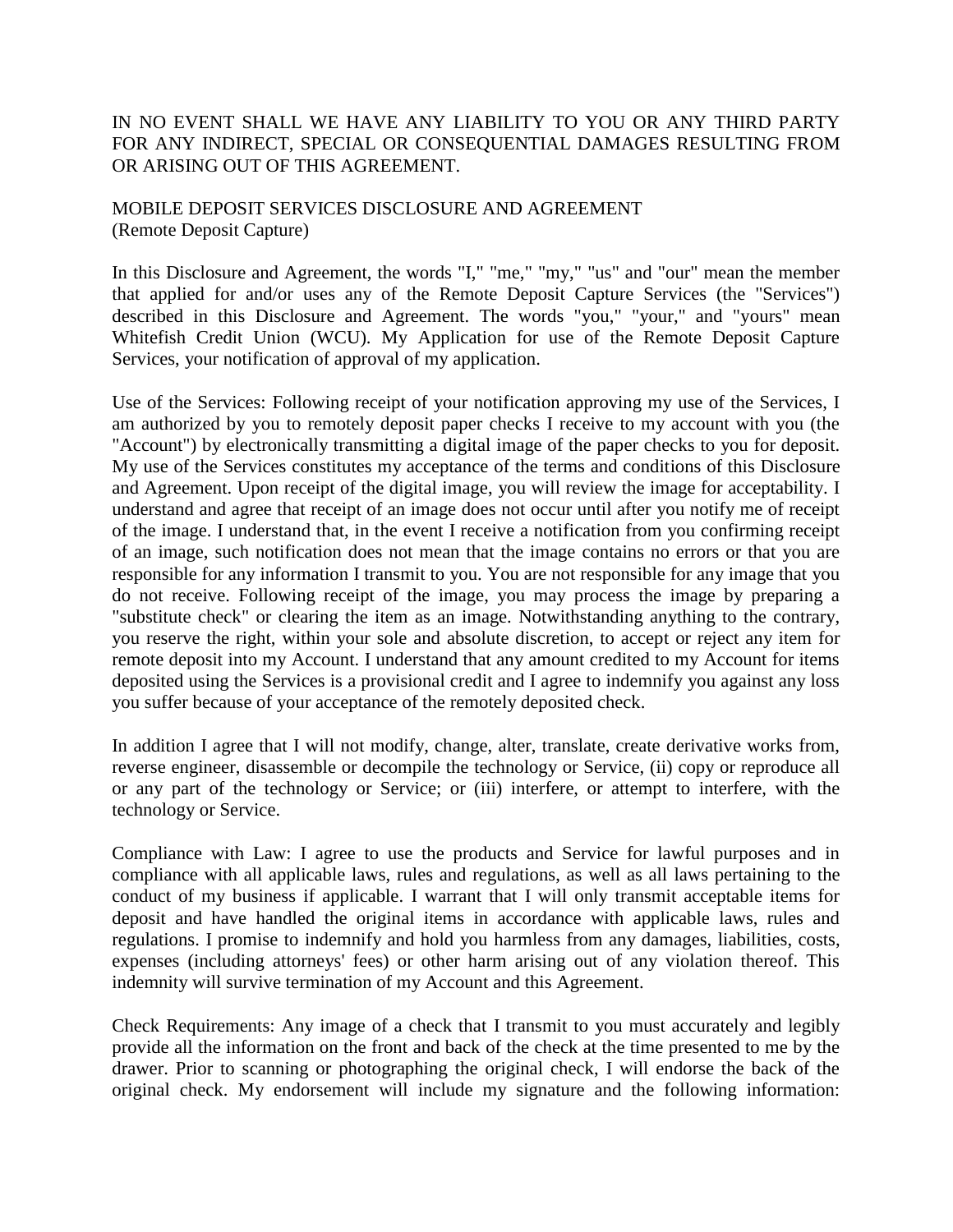Account Number, Date and the words "for deposit only" and "remotely deposited". The digital image of the check transmitted to you must accurately and legibly provide, among other things, the following information: (1) the information identifying the drawer and the paying bank that is preprinted on the check, including complete and accurate MICR information and the signature(s); and (2) other information placed on the check prior to the time an image of the check is captured, such as any required identification written on the front of the check and any endorsements applied to the back of the check. The image quality for the check will meet the standards for image quality established by the American National Standards Institute ("ANSI"), the Board of Governors of the Federal Reserve, and any other regulatory agency, clearing house or association.

Rejection of Deposit: You are not liable for any service or late charges levied against me due to your rejection of any item. In all cases, I am responsible for any loss or overdraft plus any applicable fees to your Account due to an item being returned.

Items Returned Unpaid: A written notice will be sent to me of transactions you are unable to process because of returned items. With respect to any item that I transmit to you for remote deposit that you credit to my Account, in the event such item is dishonored, I authorize you to debit the amount of such item from the Account.

Email Address: I agree to notify you immediately if I change my email address, as this is the email address where you will send me notification of receipt of remote deposit items.

Unavailability of Services: I understand and agree that the Services may at times be temporarily unavailable due to Credit Union system maintenance or technical difficulties including those of the Internet service provider and Internet software. In the event that the Services are unavailable, I acknowledge that I can deposit an original check at your branches or by mailing the original check to you at Whitefish Credit Union, P.O. Box 37, Whitefish, MT. 59937. It is my sole responsibility to verify that items deposited using the Services have been received and accepted for deposit by you. However, you will email notification of items that are rejected by the next business day following rejection.

Business Day and Availability Disclosure: Your business days are Monday through Friday, except holidays. Your business hours are 9:00 a.m. to 3:00 p.m., Mountain Time, each business day.

Funds Availability Policy: I understand and agree that, for purposes of deposits made using the Services, the place of deposit is to be at any Whitefish Credit Union in Montana. With regard to the availability of deposits made using the Services, such funds will be available as set forth below.

It only applies to the availability of funds in transaction accounts. The Credit Union reserves the right to delay the availability of funds deposited to accounts that are not transaction accounts for periods longer than those disclosed in this policy. Please ask us if you have a question about which accounts are affected by this policy.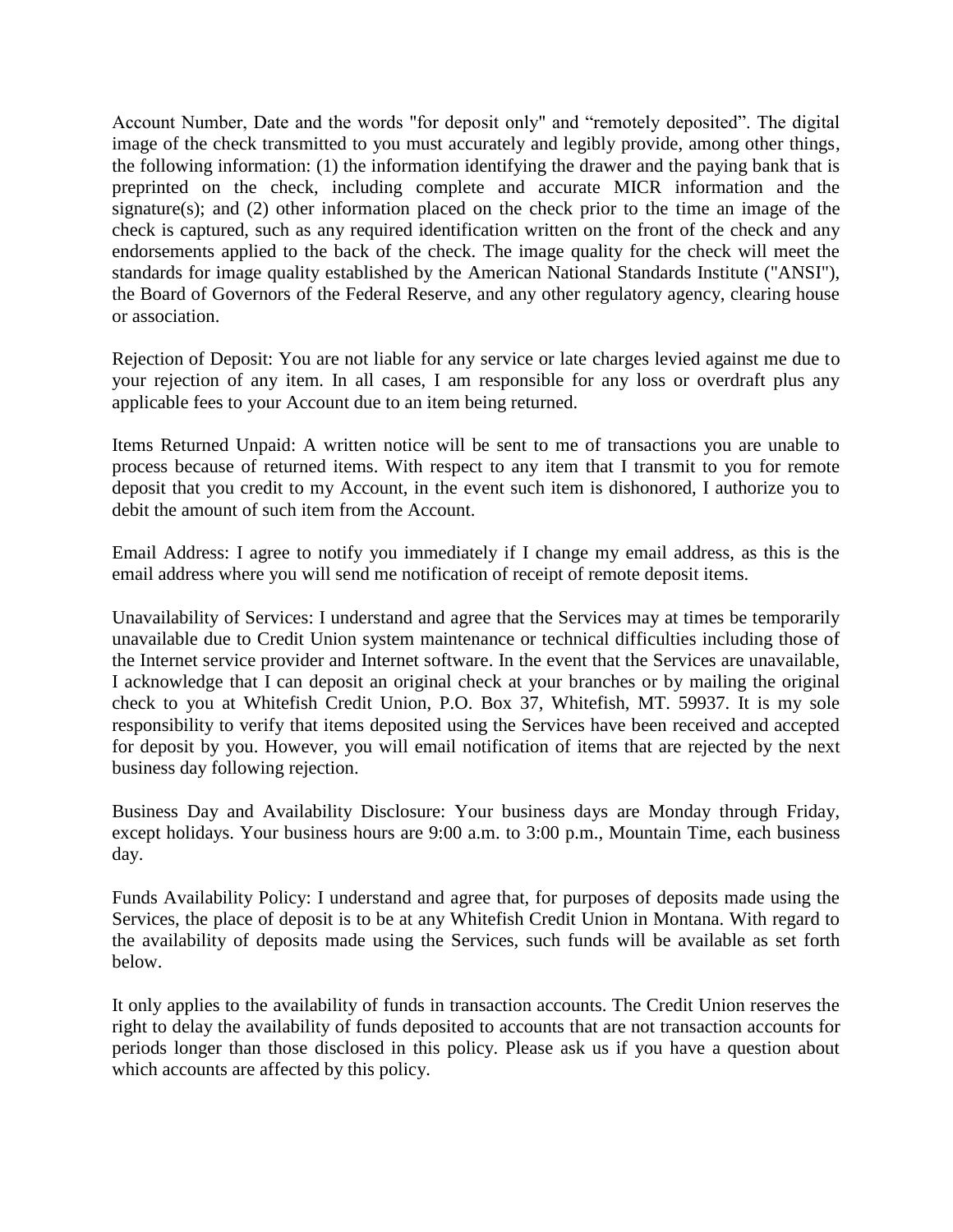General Policy: For determining the availability of your deposits, every day is a business day, except Saturdays, Sundays, and federal holidays. If you make a deposit before 3:00 p.m. on a business day that we are open, we may consider that day to be the day of your deposit. However, if you make a deposit after 3:00 p.m. or on a day we are not open, we may consider that the deposit was made on the next business day we are open.

Right to hold: Funds that you deposit via Mobile Deposits may be subject to review and our internal check hold policy. Funds may not be available until the second business day after the day of your deposit. However, the first \$200.00 of your deposit will be available on the first business day after the day of your deposit. If you will need the funds from a deposit right away, you should ask us when the funds will be available.

Longer delays may apply. We may delay your ability to withdraw funds deposited by check into your account an additional number of days for these reasons:

- We believe a check you deposit will not be paid.
- You deposit checks totaling more than \$5,000 on any one day.
- You deposit a check that has been returned unpaid.
- You have overdrawn your account repeatedly in the last six months.
- There is an emergency, such as failure of communications or computer equipment.

Items Eligible for Deposit: You agree to only image and deposit original checks, as defined by Regulation CC and Check Clearing for the 21st Century Act, which are properly payable to the owner of the account and contain the drawer's signature. The following types of checks are not eligible checks:

- Travelers Checks
- Money Orders
- Checks drawn on a financial institution located outside the United States, including but not limited to,
- Checks not payable in United States currency
- Checks previously converted to an image replacement document or substitute check, as defined by regulation CC
- Checks that are remotely created checks, as defined by Regulation CC
- Checks payable to any person other than the account holder of the account into which the check will be deposited
- Checks containing an alteration on the front of the check, which you know or suspect are fraudulent, or are otherwise not authorized by the account holder
- Checks payable jointly, unless deposited into an account in the name of all payees
- $\bullet$  Checks dated more than six (6) months prior to the date of deposit
- Checks or items prohibited by the Credit Union's current procedures relating to the services or which are otherwise not acceptable under the terms and conditions governing the account
- Checks payable on sight or payable through drafts, as defined by Regulation CC
- Checks with any endorsement on the back other than that specified in this agreement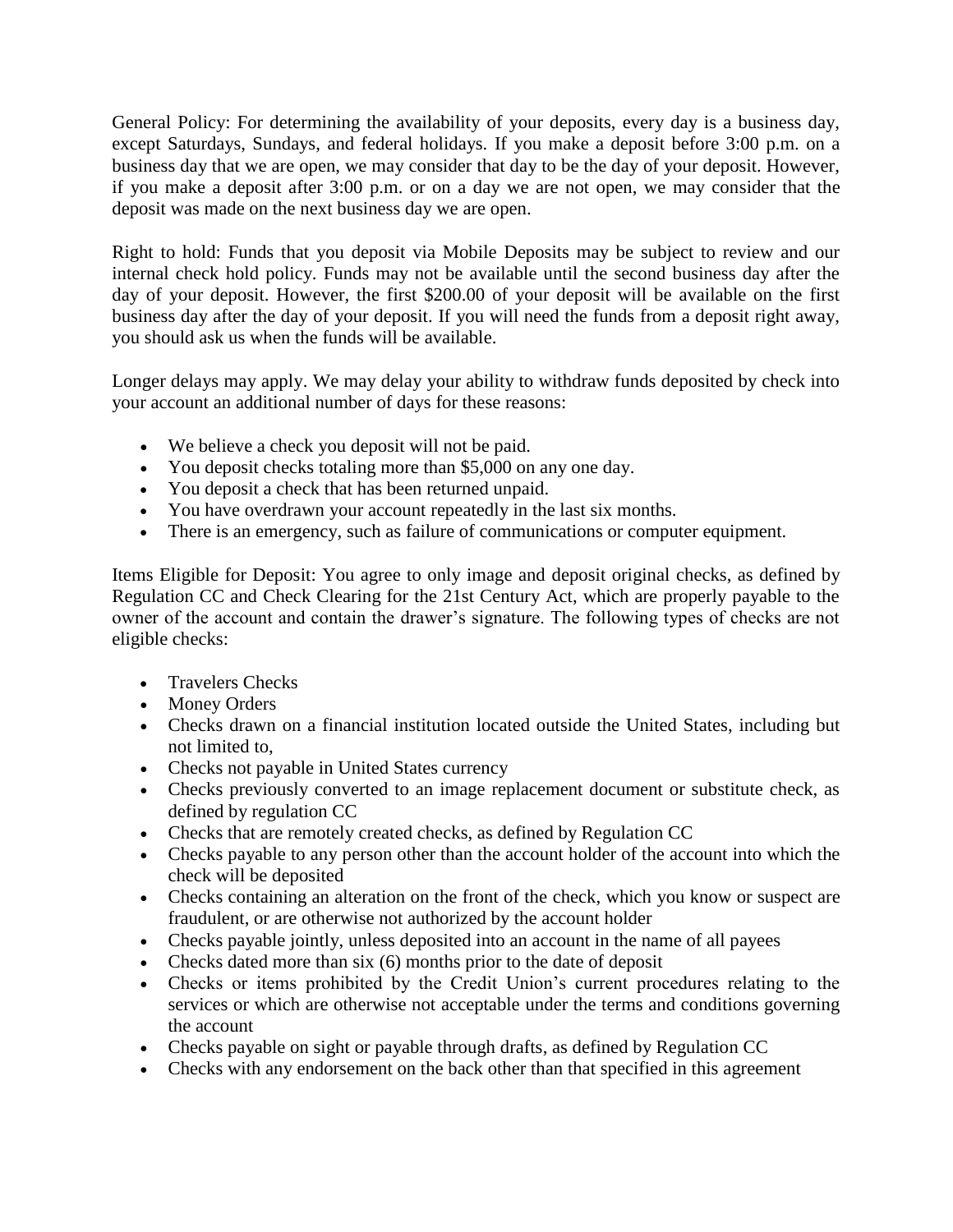- Checks that have been previously submitted or deposited through the remote check deposit service or through a remote deposit capture service offered at any other financial institution
- Checks previously submitted for deposit and returned
- Any Item drawn on my account or my affiliate's account.
- Any item that is stamped with a "non-negotiable" watermark.
- Any item issued by a financial institution in a foreign country.
- Any item that is "stale dated" or "postdated".
- Bonds

We will notify you if we delay your ability to withdraw funds for any of these reasons, and we will tell you when the funds will be available. They will generally be available no later than the eleventh business day after the day of your deposit.

Foreign checks and bonds: Checks drawn on financial institutions located outside the U.S. (foreign checks) and bonds cannot be processed via Mobile Deposits.

Accountholder's Warranties: I make the following warranties and representations with respect to each image of an original check I transmit to you utilizing the Services:

- Each image of a check transmitted to you is a true and accurate rendition of the front and back of the original check, without any alteration, and the drawer of the check has no defense against payment of the check.
- The amount, the payee, signature(s), and endorsement(s) on the original check are legible, genuine, and accurate.
- I will not deposit or otherwise endorse to a third party the original item (the original check) and no person will receive a transfer, presentment, or return of, or otherwise be charged for, the item (either the original item, or a paper or electronic representation of the original item) such that the person will be asked to make payment based on an item it has already paid.
- Other than the digital image of an original check that I remotely deposit through your Services, there are no other duplicate images of the original check.
- I have instituted procedures to ensure that each original check was authorized by the drawer in the amount stated on the original check and to the payee stated on the original check.
- I am authorized to enforce each item transmitted or am authorized to obtain payment of each item on behalf of a person entitled to enforce such transmitted item.
- The information I provided in my Application remains true and correct and, in the event any such information changes, I will immediately notify you of the change.
- I have not knowingly failed to communicate any material information to you.
- I have possession of each original check deposited using the Services and no party will submit the original check for payment.
- Files and images transmitted to you will contain no viruses or any other disabling features that may have an adverse impact on your network, data, or related systems.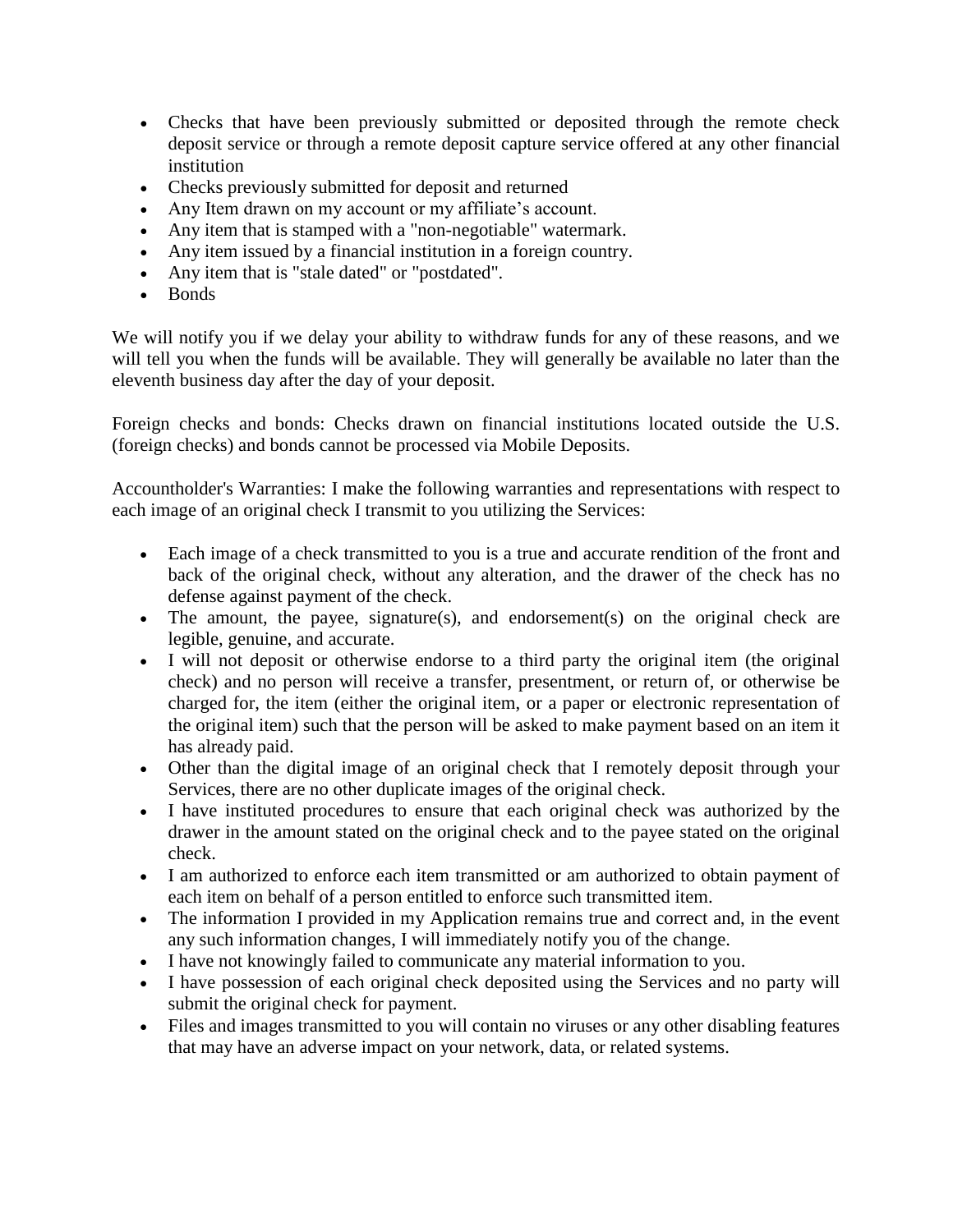Original Checks: After you receive confirmation that we have received an image, you must securely store the original check for 14 days after transmission to us and make the original check accessible to us at our request. Upon our request from time to time, you will deliver to us within 3 business days, at your expense, the requested original check in your possession. If not provided in a timely manner, such amount will be reversed from your account. Within 30 days of deposit, you must destroy the original check by first marking it "VOID" and then destroying it by crosscut shredding or another commercially acceptable means of destruction. After destruction of an original check, the image will be the sole evidence of the original check.

Accountholder's Indemnification Obligation: I understand and agree that I am required to indemnify you and hold you harmless against any and all claims, actions, damages, liabilities, costs, and expenses, including reasonable attorneys' fees and expenses arising from my use of the Services and/or breach of this Disclosure and Agreement. I understand and agree that this paragraph shall survive the termination of this Agreement.

In Case of Error: In the event that I believe there has been an error with respect to any original check or image thereof transmitted to you for deposit or a breach of this Agreement, I will immediately contact you regarding such error or breach as set forth below.

Limitation of Liability: I understand and agree that you are not responsible for any indirect, consequential, punitive, or special damages or damages attributable to my breach of this Disclosure and Agreement.

Warranties: I UNDERSTAND THAT THE CREDIT UNION DOES NOT MAKE ANY WARRANTIES ON EQUIPMENT, HARDWARE, SOFTWARE OR INTERNET PROVIDER SERVICE, OR ANY PART OF THEM, EXPRESSED OR IMPLIED, INCLUDING, WITHOUT LIMITATION, ANY WARRANTIES OF MERCHANTABILITY OR FITNESS FOR A PARTICULAR PURPOSE. THE CREDIT UNION IS NOT RESPONSIBLE FOR ANY LOSS, INJURY OR DAMAGES, WHETHER DIRECT, INDIRECT, SPECIAL OR CONSEQUENTIAL, CAUSED BY THE INTERNET PROVIDER, ANY RELATED SOFTWARE, OR THE CREDIT UNION'S USE OF ANY OF THEM OR ARISING IN ANY WAY FROM THE INSTALLATION, USE, OR MAINTENANCE OF MY PERSONAL COMPUTER HARDWARE, SOFTWARE, OR OTHER EQUIPMENT.

Change in Terms: Whitefish Credit Union may change the terms and charges for the Services indicated in this Disclosure and Agreement by notifying me of such change via email or in writing and may amend, modify, add to, or delete from this Disclosure and Agreement from time to time. My use of the Services after receipt of notification of any change by you constitutes my acceptance of the change.

Termination of the Services: I may, by written request, terminate the Services provided for in this Disclosure and Agreement. Whitefish Credit Union may terminate my use of the Services at any time upon written notice or email. In the event of termination of the Services, I will remain liable for all transactions performed on my Account.